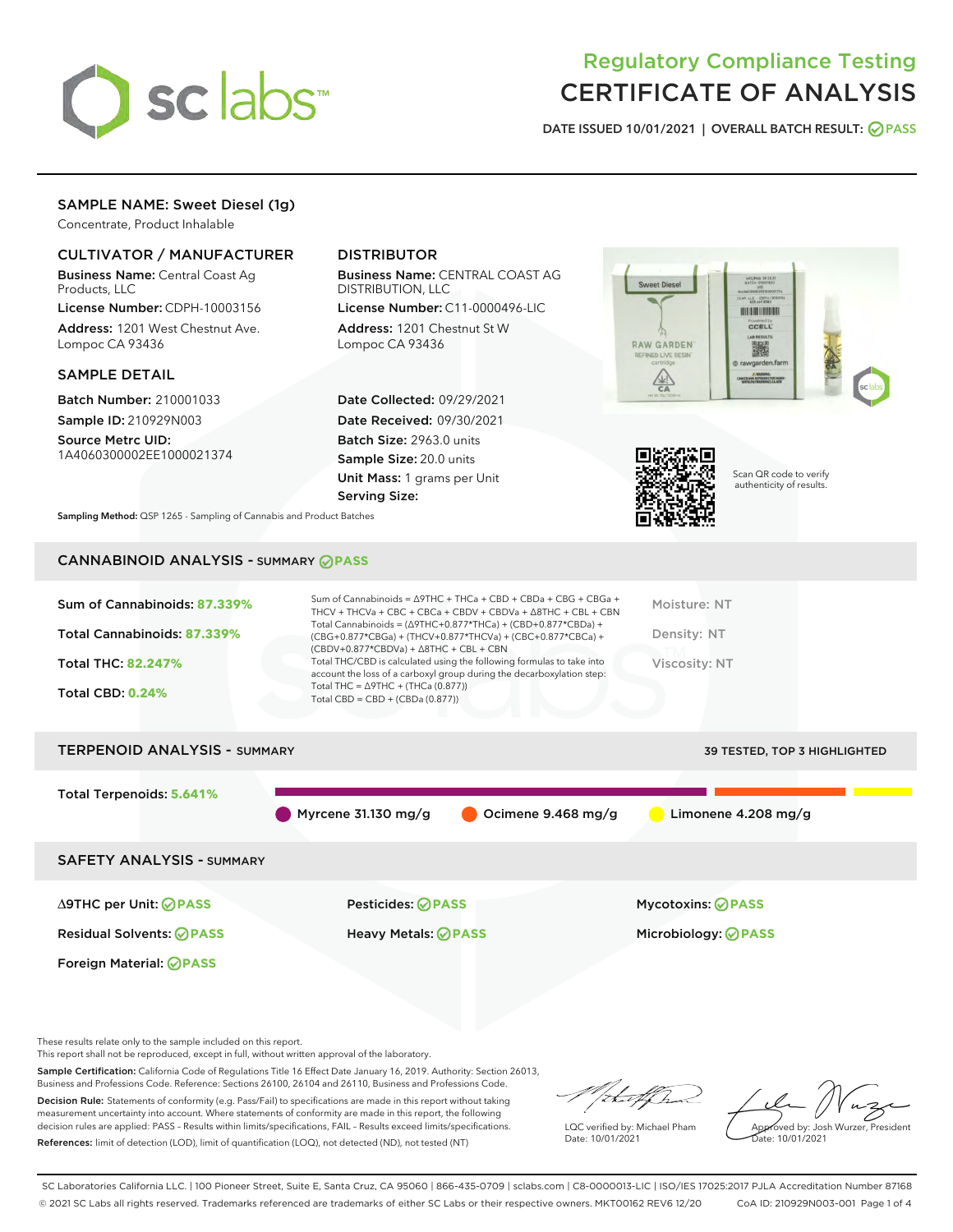



SWEET DIESEL (1G) | DATE ISSUED 10/01/2021 | OVERALL BATCH RESULT: @ PASS

#### CANNABINOID TEST RESULTS - 09/30/2021 2 PASS

Tested by high-performance liquid chromatography with diode-array detection (HPLC-DAD). **Method:** QSP 1157 - Analysis of Cannabinoids by HPLC-DAD

#### TOTAL CANNABINOIDS: **87.339%**

Total Cannabinoids (Total THC) + (Total CBD) + (Total CBG) + (Total THCV) + (Total CBC) + (Total CBDV) + ∆8THC + CBL + CBN

TOTAL THC: **82.247%** Total THC (∆9THC+0.877\*THCa)

TOTAL CBD: **0.24%**

Total CBD (CBD+0.877\*CBDa)

TOTAL CBG: 4.292% Total CBG (CBG+0.877\*CBGa)

TOTAL THCV: 0.42% Total THCV (THCV+0.877\*THCVa)

TOTAL CBC: ND Total CBC (CBC+0.877\*CBCa)

TOTAL CBDV: ND Total CBDV (CBDV+0.877\*CBDVa)

| <b>COMPOUND</b>            | LOD/LOQ<br>(mg/g) | <b>MEASUREMENT</b><br><b>UNCERTAINTY</b><br>mg/g | <b>RESULT</b><br>(mg/g) | <b>RESULT</b><br>(%) |
|----------------------------|-------------------|--------------------------------------------------|-------------------------|----------------------|
| <b>A9THC</b>               | 0.06/0.26         | ±28.293                                          | 822.47                  | 82.247               |
| <b>CBG</b>                 | 0.06/0.19         | ±1.691                                           | 42.92                   | 4.292                |
| <b>THCV</b>                | 0.1/0.2           | ±0.21                                            | 4.2                     | 0.42                 |
| <b>CBD</b>                 | 0.07/0.29         | ±0.111                                           | 2.40                    | 0.240                |
| <b>CBN</b>                 | 0.1 / 0.3         | ±0.09                                            | 1.4                     | 0.14                 |
| $\triangle$ 8THC           | 0.1 / 0.4         | N/A                                              | <b>ND</b>               | <b>ND</b>            |
| <b>THCa</b>                | 0.05/0.14         | N/A                                              | <b>ND</b>               | <b>ND</b>            |
| <b>THCVa</b>               | 0.07 / 0.20       | N/A                                              | <b>ND</b>               | <b>ND</b>            |
| <b>CBDa</b>                | 0.02/0.19         | N/A                                              | <b>ND</b>               | <b>ND</b>            |
| <b>CBDV</b>                | 0.04/0.15         | N/A                                              | <b>ND</b>               | <b>ND</b>            |
| <b>CBDVa</b>               | 0.03/0.53         | N/A                                              | <b>ND</b>               | <b>ND</b>            |
| <b>CBGa</b>                | 0.1/0.2           | N/A                                              | <b>ND</b>               | <b>ND</b>            |
| <b>CBL</b>                 | 0.06 / 0.24       | N/A                                              | <b>ND</b>               | <b>ND</b>            |
| <b>CBC</b>                 | 0.2 / 0.5         | N/A                                              | <b>ND</b>               | <b>ND</b>            |
| <b>CBCa</b>                | 0.07 / 0.28       | N/A                                              | <b>ND</b>               | <b>ND</b>            |
| <b>SUM OF CANNABINOIDS</b> |                   |                                                  | 873.39 mg/g             | 87.339%              |

#### **UNIT MASS: 1 grams per Unit**

| ∆9THC per Unit                                                                            | 1120 per-package limit | 822.47 mg/unit<br><b>PASS</b> |  |  |  |
|-------------------------------------------------------------------------------------------|------------------------|-------------------------------|--|--|--|
| <b>Total THC per Unit</b>                                                                 |                        | 822.47 mg/unit                |  |  |  |
| <b>CBD per Unit</b>                                                                       |                        | $2.40$ mg/unit                |  |  |  |
| <b>Total CBD per Unit</b>                                                                 |                        | $2.40$ mg/unit                |  |  |  |
| Sum of Cannabinoids<br>per Unit                                                           |                        | 873.39 mg/unit                |  |  |  |
| <b>Total Cannabinoids</b><br>per Unit                                                     |                        | 873.39 mg/unit                |  |  |  |
| <b>MOISTURE TEST RESULT</b><br><b>DENSITY TEST RESULT</b><br><b>VISCOSITY TEST RESULT</b> |                        |                               |  |  |  |

Not Tested

Not Tested

Not Tested

#### TERPENOID TEST RESULTS - 10/01/2021

Terpene analysis utilizing gas chromatography-flame ionization detection (GC-FID). **Method:** QSP 1192 - Analysis of Terpenoids by GC-FID

| <b>COMPOUND</b>           | LOD/LOQ<br>(mg/g) | <b>MEASUREMENT</b><br><b>UNCERTAINTY</b><br>mg/g | <b>RESULT</b><br>(mg/g)                         | <b>RESULT</b><br>(%) |
|---------------------------|-------------------|--------------------------------------------------|-------------------------------------------------|----------------------|
| <b>Myrcene</b>            | 0.008 / 0.025     | ±0.4016                                          | 31.130                                          | 3.1130               |
| Ocimene                   | 0.011 / 0.038     | ±0.3039                                          | 9.468                                           | 0.9468               |
| Limonene                  | 0.005 / 0.016     | ±0.0602                                          | 4.208                                           | 0.4208               |
| $\beta$ Caryophyllene     | 0.004 / 0.012     | ±0.1125                                          | 3.159                                           | 0.3159               |
| Linalool                  | 0.009 / 0.032     | ±0.0880                                          | 2.316                                           | 0.2316               |
| $\alpha$ Pinene           | 0.005 / 0.017     | ±0.0126                                          | 1.466                                           | 0.1466               |
| $\beta$ Pinene            | 0.004 / 0.014     | ±0.0124                                          | 1.081                                           | 0.1081               |
| $\alpha$ Humulene         | 0.009 / 0.029     | ±0.0262                                          | 0.816                                           | 0.0816               |
| Terpinolene               | 0.008 / 0.026     | ±0.0160                                          | 0.780                                           | 0.0780               |
| Fenchol                   | 0.010 / 0.034     | ±0.0237                                          | 0.612                                           | 0.0612               |
| <b>Terpineol</b>          | 0.016 / 0.055     | ±0.0230                                          | 0.374                                           | 0.0374               |
| trans- $\beta$ -Farnesene | 0.008 / 0.025     | ±0.0093                                          | 0.261                                           | 0.0261               |
| Valencene                 | 0.009 / 0.030     | ±0.0098                                          | 0.142                                           | 0.0142               |
| <b>Borneol</b>            | 0.005 / 0.016     | ±0.0059                                          | 0.140                                           | 0.0140               |
| Camphene                  | 0.005 / 0.015     | ±0.0009                                          | 0.076                                           | 0.0076               |
| Citronellol               | 0.003 / 0.010     | ±0.0036                                          | 0.074                                           | 0.0074               |
| Guaiol                    | 0.009 / 0.030     | ±0.0025                                          | 0.053                                           | 0.0053               |
| Fenchone                  | 0.009 / 0.028     | ±0.0013                                          | 0.045                                           | 0.0045               |
| $\gamma$ Terpinene        | 0.006 / 0.018     | ±0.0007                                          | 0.039                                           | 0.0039               |
| $\alpha$ Terpinene        | 0.005 / 0.017     | ±0.0005                                          | 0.033                                           | 0.0033               |
| Nerolidol                 | 0.009 / 0.028     | ±0.0020                                          | 0.032                                           | 0.0032               |
| $\alpha$ Phellandrene     | 0.006 / 0.020     | ±0.0004                                          | 0.029                                           | 0.0029               |
| <b>Geranyl Acetate</b>    | 0.004 / 0.014     | ±0.0012                                          | 0.029                                           | 0.0029               |
| $\alpha$ Bisabolol        | 0.008 / 0.026     | ±0.0014                                          | 0.027                                           | 0.0027               |
| 3 Carene                  | 0.005 / 0.018     | ±0.0003                                          | 0.020                                           | 0.0020               |
| Sabinene Hydrate          | 0.006 / 0.022     | N/A                                              | <loq< th=""><th><loq< th=""></loq<></th></loq<> | <loq< th=""></loq<>  |
| Caryophyllene<br>Oxide    | 0.010 / 0.033     | N/A                                              | <loq< th=""><th><loq< th=""></loq<></th></loq<> | <loq< th=""></loq<>  |
| Sabinene                  | 0.004 / 0.014     | N/A                                              | ND                                              | <b>ND</b>            |
| p-Cymene                  | 0.005 / 0.016     | N/A                                              | ND                                              | <b>ND</b>            |
| Eucalyptol                | 0.006 / 0.018     | N/A                                              | <b>ND</b>                                       | <b>ND</b>            |
| (-)-Isopulegol            | 0.005 / 0.016     | N/A                                              | ND                                              | <b>ND</b>            |
| Camphor                   | 0.006 / 0.019     | N/A                                              | <b>ND</b>                                       | <b>ND</b>            |
| Isoborneol                | 0.004 / 0.012     | N/A                                              | <b>ND</b>                                       | <b>ND</b>            |
| Menthol                   | 0.008 / 0.025     | N/A                                              | ND                                              | <b>ND</b>            |
| Nerol                     | 0.003 / 0.011     | N/A                                              | ND                                              | ND                   |
| $R-(+)$ -Pulegone         | 0.003 / 0.011     | N/A                                              | <b>ND</b>                                       | ND                   |
| Geraniol                  | 0.002 / 0.007     | N/A                                              | ND                                              | <b>ND</b>            |
| $\alpha$ Cedrene          | 0.005 / 0.016     | N/A                                              | ND                                              | ND                   |
| Cedrol                    | 0.008 / 0.027     | N/A                                              | ND                                              | <b>ND</b>            |
| <b>TOTAL TERPENOIDS</b>   |                   | 56.410 mg/g                                      | 5.641%                                          |                      |

SC Laboratories California LLC. | 100 Pioneer Street, Suite E, Santa Cruz, CA 95060 | 866-435-0709 | sclabs.com | C8-0000013-LIC | ISO/IES 17025:2017 PJLA Accreditation Number 87168 © 2021 SC Labs all rights reserved. Trademarks referenced are trademarks of either SC Labs or their respective owners. MKT00162 REV6 12/20 CoA ID: 210929N003-001 Page 2 of 4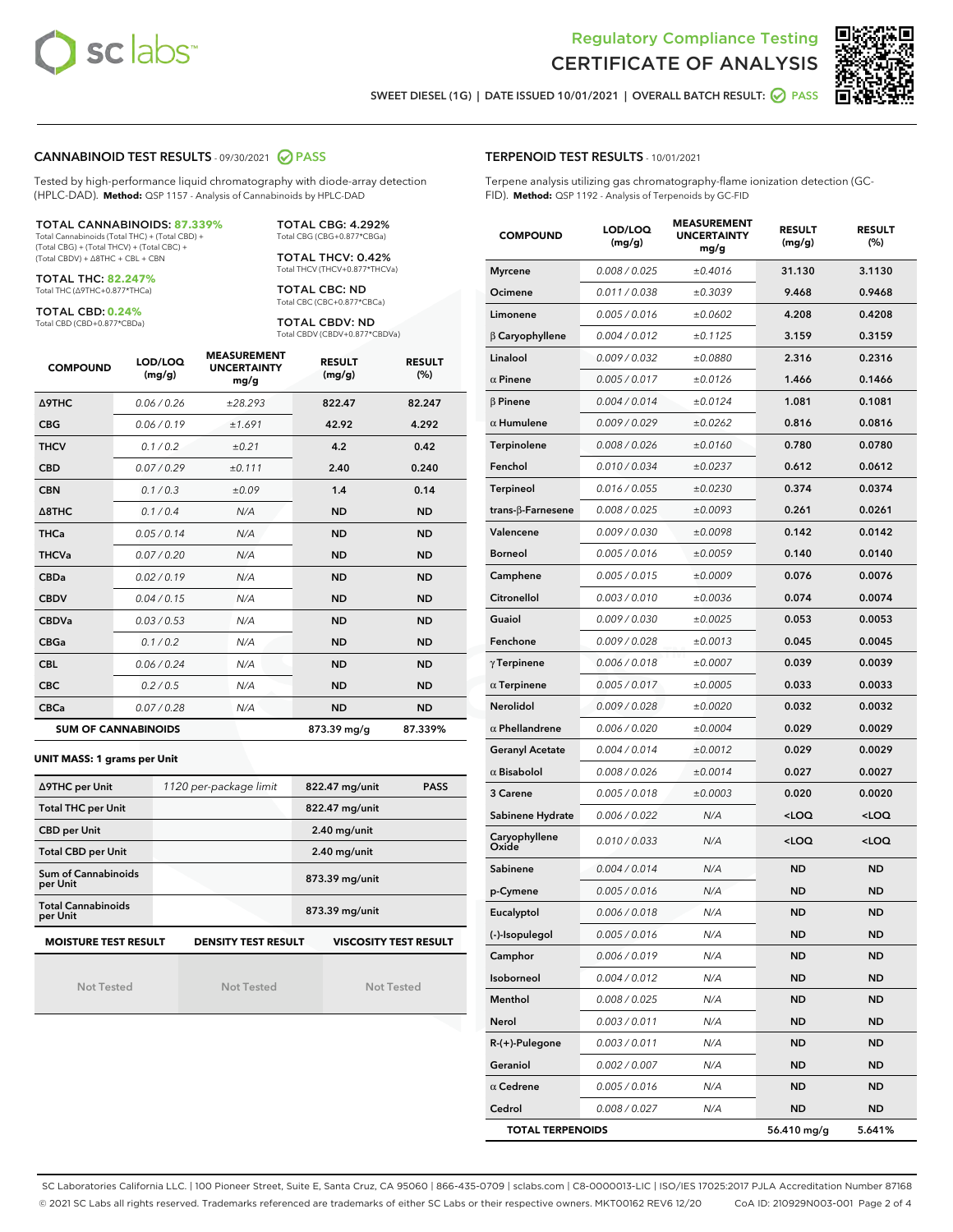



SWEET DIESEL (1G) | DATE ISSUED 10/01/2021 | OVERALL BATCH RESULT:  $\bigcirc$  PASS

# CATEGORY 1 PESTICIDE TEST RESULTS - 10/01/2021 2 PASS

Pesticide and plant growth regulator analysis utilizing high-performance liquid chromatography-mass spectrometry (HPLC-MS) or gas chromatography-mass spectrometry (GC-MS). \*GC-MS utilized where indicated. **Method:** QSP 1212 - Analysis of Pesticides and Mycotoxins by LC-MS or QSP 1213 - Analysis of Pesticides by GC-MS

| <b>COMPOUND</b>             | LOD/LOQ<br>$(\mu g/g)$ | <b>ACTION</b><br><b>LIMIT</b><br>$(\mu g/g)$ | <b>MEASUREMENT</b><br><b>UNCERTAINTY</b><br>$\mu$ g/g | <b>RESULT</b><br>$(\mu g/g)$ | <b>RESULT</b> |
|-----------------------------|------------------------|----------------------------------------------|-------------------------------------------------------|------------------------------|---------------|
| Aldicarb                    | 0.03 / 0.08            | $\ge$ LOD                                    | N/A                                                   | <b>ND</b>                    | <b>PASS</b>   |
| Carbofuran                  | 0.02/0.05              | $>$ LOD                                      | N/A                                                   | <b>ND</b>                    | <b>PASS</b>   |
| Chlordane*                  | 0.03 / 0.08            | $\ge$ LOD                                    | N/A                                                   | <b>ND</b>                    | <b>PASS</b>   |
| Chlorfenapyr*               | 0.03/0.10              | $\ge$ LOD                                    | N/A                                                   | <b>ND</b>                    | <b>PASS</b>   |
| Chlorpyrifos                | 0.02 / 0.06            | $\ge$ LOD                                    | N/A                                                   | <b>ND</b>                    | <b>PASS</b>   |
| Coumaphos                   | 0.02 / 0.07            | $\ge$ LOD                                    | N/A                                                   | <b>ND</b>                    | <b>PASS</b>   |
| Daminozide                  | 0.02 / 0.07            | $\ge$ LOD                                    | N/A                                                   | <b>ND</b>                    | <b>PASS</b>   |
| <b>DDVP</b><br>(Dichlorvos) | 0.03/0.09              | $\ge$ LOD                                    | N/A                                                   | <b>ND</b>                    | <b>PASS</b>   |
| <b>Dimethoate</b>           | 0.03/0.08              | $\ge$ LOD                                    | N/A                                                   | <b>ND</b>                    | <b>PASS</b>   |
| Ethoprop(hos)               | 0.03/0.10              | $>$ LOD                                      | N/A                                                   | <b>ND</b>                    | <b>PASS</b>   |
| Etofenprox                  | 0.02 / 0.06            | $\ge$ LOD                                    | N/A                                                   | <b>ND</b>                    | <b>PASS</b>   |
| Fenoxycarb                  | 0.03/0.08              | $>$ LOD                                      | N/A                                                   | <b>ND</b>                    | <b>PASS</b>   |
| Fipronil                    | 0.03 / 0.08            | $\ge$ LOD                                    | N/A                                                   | <b>ND</b>                    | <b>PASS</b>   |
| Imazalil                    | 0.02 / 0.06            | $\ge$ LOD                                    | N/A                                                   | <b>ND</b>                    | <b>PASS</b>   |
| Methiocarb                  | 0.02 / 0.07            | $\ge$ LOD                                    | N/A                                                   | <b>ND</b>                    | <b>PASS</b>   |
| Methyl<br>parathion         | 0.03/0.10              | $>$ LOD                                      | N/A                                                   | <b>ND</b>                    | <b>PASS</b>   |
| <b>Mevinphos</b>            | 0.03/0.09              | $>$ LOD                                      | N/A                                                   | <b>ND</b>                    | <b>PASS</b>   |
| Paclobutrazol               | 0.02 / 0.05            | $\ge$ LOD                                    | N/A                                                   | <b>ND</b>                    | <b>PASS</b>   |
| Propoxur                    | 0.03/0.09              | $>$ LOD                                      | N/A                                                   | <b>ND</b>                    | <b>PASS</b>   |
| Spiroxamine                 | 0.03 / 0.08            | $\ge$ LOD                                    | N/A                                                   | <b>ND</b>                    | <b>PASS</b>   |
| Thiacloprid                 | 0.03/0.10              | $\ge$ LOD                                    | N/A                                                   | <b>ND</b>                    | <b>PASS</b>   |
|                             |                        |                                              |                                                       |                              |               |

# CATEGORY 2 PESTICIDE TEST RESULTS - 10/01/2021 @ PASS

| <b>COMPOUND</b>          | LOD/LOO<br>$(\mu g/g)$ | <b>ACTION</b><br>LIMIT<br>$(\mu g/g)$ | <b>MEASUREMENT</b><br><b>UNCERTAINTY</b><br>$\mu$ g/g | <b>RESULT</b><br>$(\mu g/g)$ | <b>RESULT</b> |  |
|--------------------------|------------------------|---------------------------------------|-------------------------------------------------------|------------------------------|---------------|--|
| Abamectin                | 0.03/0.10              | 0.1                                   | N/A                                                   | <b>ND</b>                    | <b>PASS</b>   |  |
| Acephate                 | 0.02/0.07              | 0.1                                   | N/A                                                   | <b>ND</b>                    | <b>PASS</b>   |  |
| Acequinocyl              | 0.02/0.07              | 0.1                                   | N/A                                                   | <b>ND</b>                    | <b>PASS</b>   |  |
| Acetamiprid              | 0.02/0.05              | 0.1                                   | N/A                                                   | <b>ND</b>                    | <b>PASS</b>   |  |
| Azoxystrobin             | 0.02/0.07              | 0.1                                   | N/A                                                   | <b>ND</b>                    | <b>PASS</b>   |  |
| <b>Bifenazate</b>        | 0.01/0.04              | 0.1                                   | N/A                                                   | <b>ND</b>                    | <b>PASS</b>   |  |
| <b>Bifenthrin</b>        | 0.02/0.05              | 3                                     | N/A                                                   | <b>ND</b>                    | <b>PASS</b>   |  |
| <b>Boscalid</b>          | 0.03/0.09              | 0.1                                   | N/A                                                   | <b>ND</b>                    | <b>PASS</b>   |  |
| Captan                   | 0.19/0.57              | 0.7                                   | N/A                                                   | <b>ND</b>                    | <b>PASS</b>   |  |
| Carbaryl                 | 0.02/0.06              | 0.5                                   | N/A                                                   | <b>ND</b>                    | <b>PASS</b>   |  |
| Chlorantranilip-<br>role | 0.04/0.12              | 10                                    | N/A                                                   | <b>ND</b>                    | <b>PASS</b>   |  |
| Clofentezine             | 0.03/0.09              | 0.1                                   | N/A                                                   | <b>ND</b>                    | <b>PASS</b>   |  |

| <b>COMPOUND</b>               | LOD/LOQ<br>(µg/g) | <b>ACTION</b><br><b>LIMIT</b><br>$(\mu g/g)$ | <b>MEASUREMENT</b><br><b>UNCERTAINTY</b><br>µg/g | <b>RESULT</b><br>(µg/g) | <b>RESULT</b> |
|-------------------------------|-------------------|----------------------------------------------|--------------------------------------------------|-------------------------|---------------|
| Cyfluthrin                    | 0.12 / 0.38       | $\overline{2}$                               | N/A                                              | <b>ND</b>               | <b>PASS</b>   |
| Cypermethrin                  | 0.11 / 0.32       | $\mathcal{I}$                                | N/A                                              | <b>ND</b>               | <b>PASS</b>   |
| <b>Diazinon</b>               | 0.02 / 0.05       | 0.1                                          | N/A                                              | <b>ND</b>               | <b>PASS</b>   |
| Dimethomorph                  | 0.03 / 0.09       | 2                                            | N/A                                              | <b>ND</b>               | <b>PASS</b>   |
| Etoxazole                     | 0.02 / 0.06       | 0.1                                          | N/A                                              | <b>ND</b>               | <b>PASS</b>   |
| Fenhexamid                    | 0.03 / 0.09       | 0.1                                          | N/A                                              | <b>ND</b>               | <b>PASS</b>   |
| Fenpyroximate                 | 0.02 / 0.06       | 0.1                                          | N/A                                              | <b>ND</b>               | <b>PASS</b>   |
| Flonicamid                    | 0.03 / 0.10       | 0.1                                          | N/A                                              | <b>ND</b>               | <b>PASS</b>   |
| Fludioxonil                   | 0.03 / 0.10       | 0.1                                          | N/A                                              | <b>ND</b>               | <b>PASS</b>   |
| Hexythiazox                   | 0.02 / 0.07       | 0.1                                          | N/A                                              | <b>ND</b>               | <b>PASS</b>   |
| Imidacloprid                  | 0.04 / 0.11       | 5                                            | N/A                                              | <b>ND</b>               | <b>PASS</b>   |
| Kresoxim-methyl               | 0.02 / 0.07       | 0.1                                          | N/A                                              | <b>ND</b>               | <b>PASS</b>   |
| Malathion                     | 0.03 / 0.09       | 0.5                                          | N/A                                              | <b>ND</b>               | <b>PASS</b>   |
| Metalaxyl                     | 0.02 / 0.07       | $\overline{2}$                               | N/A                                              | <b>ND</b>               | <b>PASS</b>   |
| Methomyl                      | 0.03 / 0.10       | $\mathbf{1}$                                 | N/A                                              | <b>ND</b>               | <b>PASS</b>   |
| Myclobutanil                  | 0.03 / 0.09       | 0.1                                          | N/A                                              | <b>ND</b>               | <b>PASS</b>   |
| Naled                         | 0.02 / 0.07       | 0.1                                          | N/A                                              | ND                      | <b>PASS</b>   |
| Oxamyl                        | 0.04 / 0.11       | 0.5                                          | N/A                                              | <b>ND</b>               | <b>PASS</b>   |
| Pentachloronitro-<br>benzene* | 0.03/0.09         | 0.1                                          | N/A                                              | <b>ND</b>               | <b>PASS</b>   |
| Permethrin                    | 0.04 / 0.12       | 0.5                                          | N/A                                              | <b>ND</b>               | <b>PASS</b>   |
| Phosmet                       | 0.03 / 0.10       | 0.1                                          | N/A                                              | <b>ND</b>               | <b>PASS</b>   |
| Piperonylbu-<br>toxide        | 0.02 / 0.07       | 3                                            | N/A                                              | <b>ND</b>               | <b>PASS</b>   |
| Prallethrin                   | 0.03 / 0.08       | 0.1                                          | N/A                                              | <b>ND</b>               | <b>PASS</b>   |
| Propiconazole                 | 0.02 / 0.07       | 0.1                                          | N/A                                              | <b>ND</b>               | <b>PASS</b>   |
| Pyrethrins                    | 0.04 / 0.12       | 0.5                                          | N/A                                              | <b>ND</b>               | <b>PASS</b>   |
| Pyridaben                     | 0.02 / 0.07       | 0.1                                          | N/A                                              | <b>ND</b>               | <b>PASS</b>   |
| Spinetoram                    | 0.02 / 0.07       | 0.1                                          | N/A                                              | <b>ND</b>               | <b>PASS</b>   |
| Spinosad                      | 0.02 / 0.07       | 0.1                                          | N/A                                              | <b>ND</b>               | <b>PASS</b>   |
| Spiromesifen                  | 0.02 / 0.05       | 0.1                                          | N/A                                              | <b>ND</b>               | <b>PASS</b>   |
| Spirotetramat                 | 0.02 / 0.06       | 0.1                                          | N/A                                              | ND                      | <b>PASS</b>   |
| Tebuconazole                  | 0.02 / 0.07       | 0.1                                          | N/A                                              | <b>ND</b>               | <b>PASS</b>   |
| Thiamethoxam                  | 0.03 / 0.10       | 5                                            | N/A                                              | <b>ND</b>               | <b>PASS</b>   |
| Trifloxystrobin               | 0.03 / 0.08       | 0.1                                          | N/A                                              | ND                      | <b>PASS</b>   |

SC Laboratories California LLC. | 100 Pioneer Street, Suite E, Santa Cruz, CA 95060 | 866-435-0709 | sclabs.com | C8-0000013-LIC | ISO/IES 17025:2017 PJLA Accreditation Number 87168 © 2021 SC Labs all rights reserved. Trademarks referenced are trademarks of either SC Labs or their respective owners. MKT00162 REV6 12/20 CoA ID: 210929N003-001 Page 3 of 4